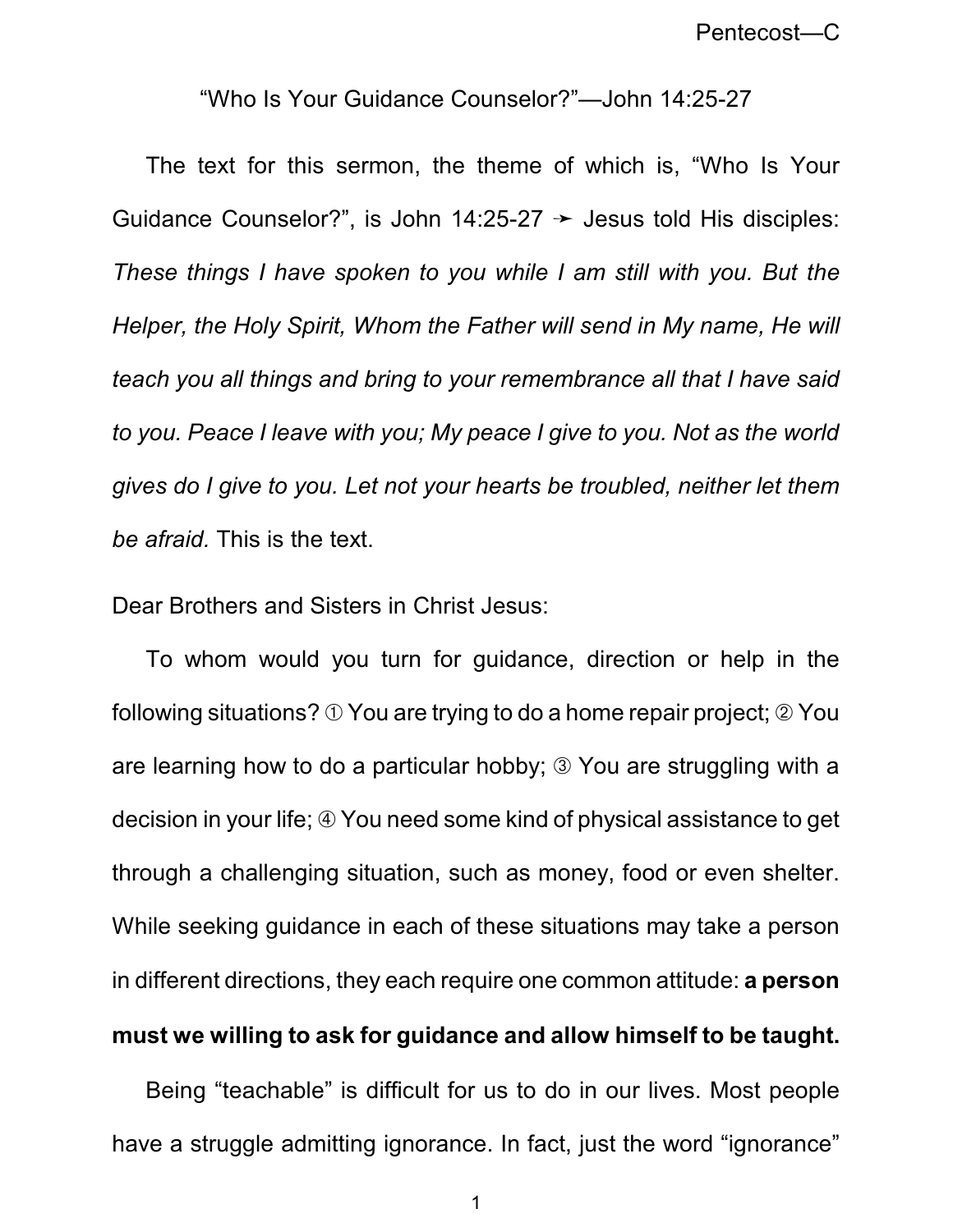drums up all kinds of negative imagery of inadequacy, being "dumb," being "inferior" to others and so forth, to which sinful pride may react and render one "unteachable." In the midst of such pride we fail to ask for help until we're fed up, frustrated, angry and ready to give up. Even then we may need someone to convince us to ask for help, doing so only because we're desperate. Ignorance simply means you do not have sufficient knowledge on a particular subject in order to do a task. We could have saved ourselves much grief by simply humbling ourselves in the first place and seeking the needed guidance. But no! That would be too easy!

As Jesus taught His disciples in our text about His departure in connection to His suffering which would begin that evening, His impending death the next day, His resurrection three days later and His ascension into heaven forty days after that, He told them about the importance of continuing in a life of obedience to His words. Throughout the evening He had placed before them a "new commandment" to love one another in the same way that He had loved them—**unconditionally.** Based upon that unconditional love Jesus taught His disciples many things concerning their relationship to Him and the expression of that relationship toward others.

With Jesus' absence where would these men find their continued guidance for their lives? In John 14:16-17 Jesus said that He would give

2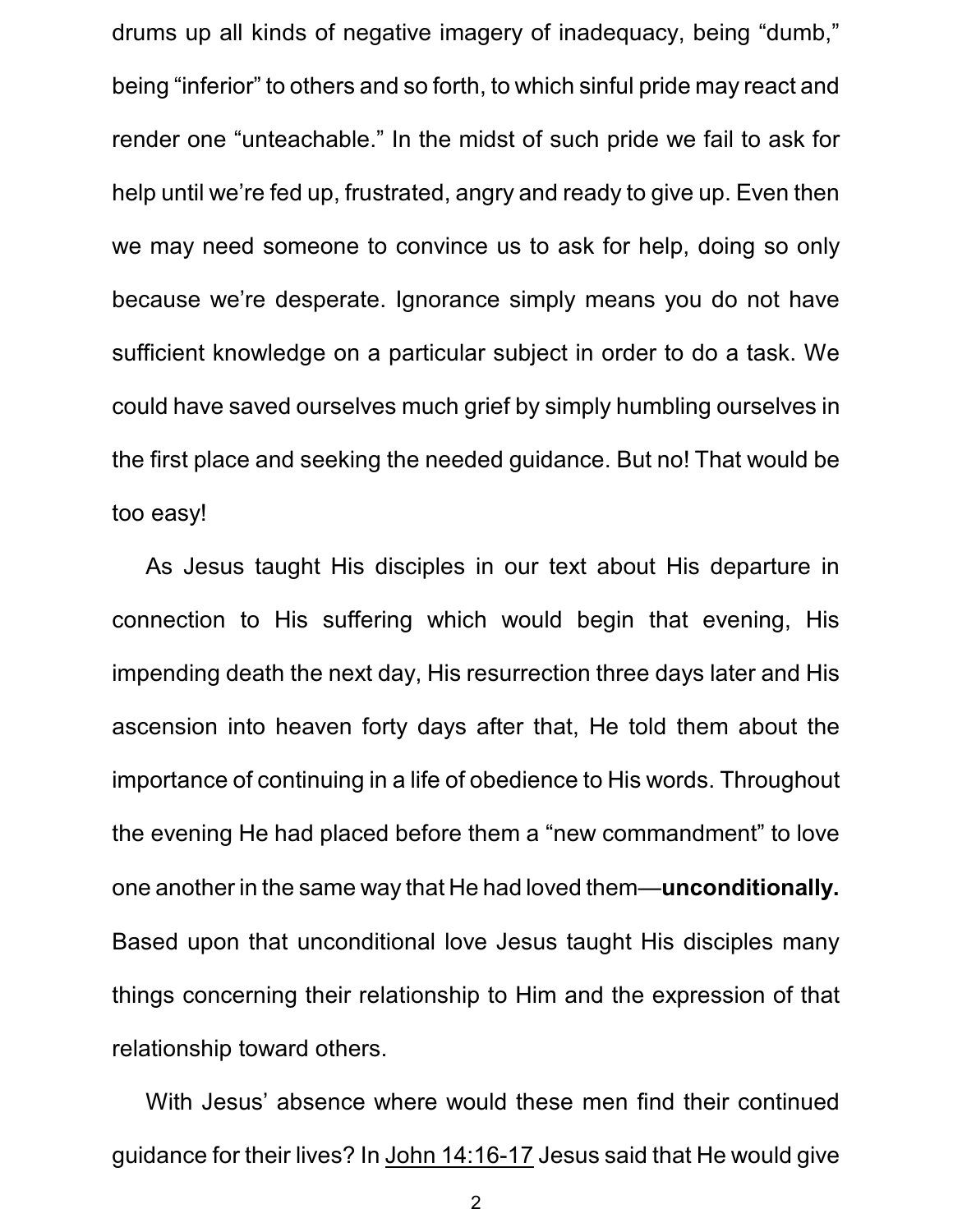them *another Helper, to be with* them *forever, even the Spirit of truth,* Whom He promised would dwell *with you and will be in you.* The Greek word which Jesus used for *Helper* literally means "one who walks alongside of another" (i.e. a counselor). In other words, Jesus promised to send them the Holy Spirit to guide them so that they might experience His unconditional love **and** share it with others.

Experiencing the guidance of this "Counselor"—the Holy Spirit—is essential for the Christian faith and life. It is He Who makes us "teachable" in many respects. We need the gift of our Guidance Counselor to:

â Experience this unconditional love of Jesus for us sinners. It is impossible for us sinners to receive and give out of **pure** grace. Our sinful natures would look for a "catch" or an "angle" or even feel like it has to be reciprocated somehow. So how are we going to trust in Jesus' complete, total and unconditional forgiveness of our sins? It is the Holy Spirit Who gives us such faith through the Word. 1 Corinthians 2:12 says *we have received . . . not the spirit of the world, but the Spirit Who is from God, that we might understand the things freely given us by God. The spirit of the world* is filled with trying to earn our way into God's graces only to experience the constant burden of never being able to do so. The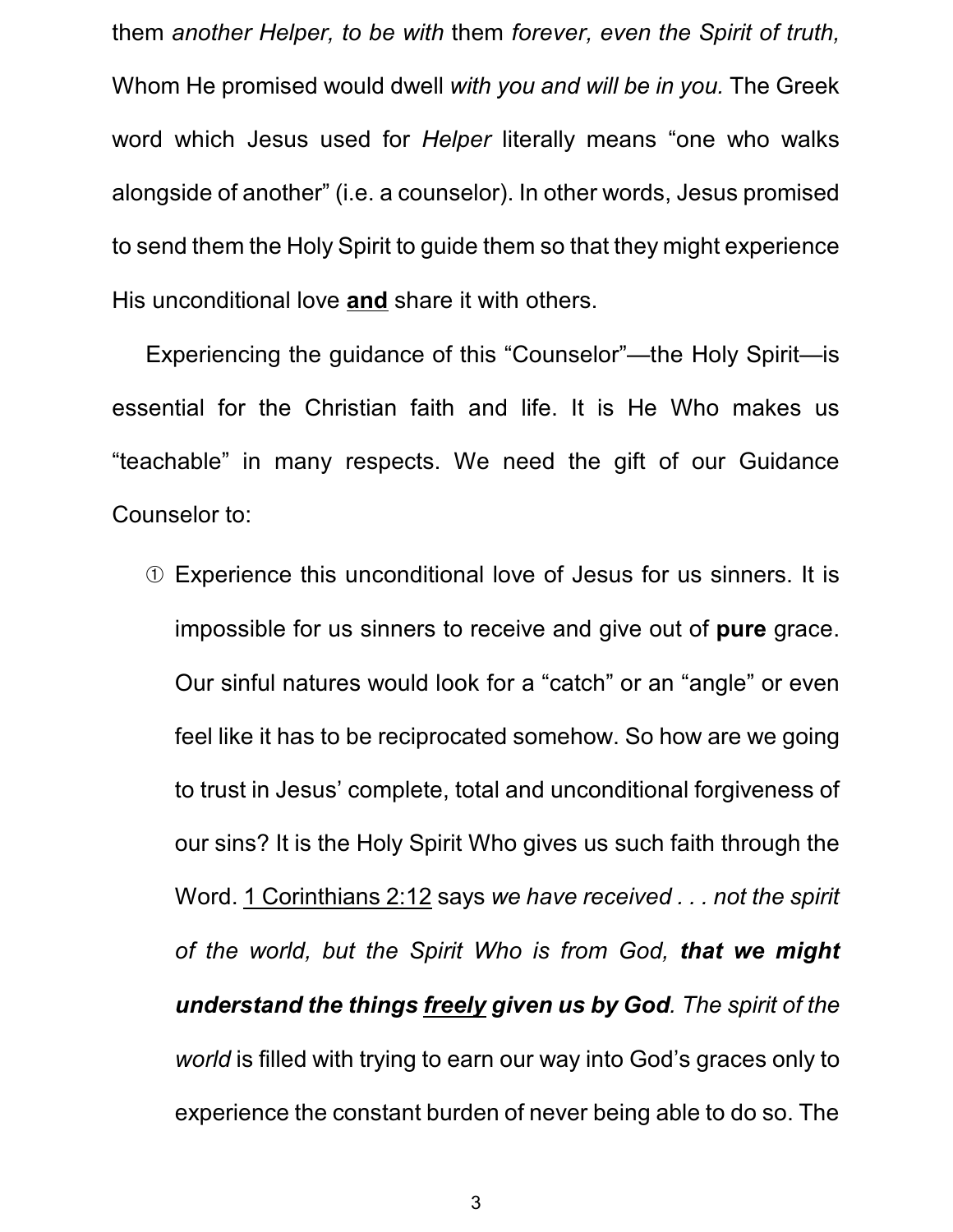Spirit makes that grace in Jesus ours, **no strings attached!**

- ã We need the gift of our Guidance Counselor to reveal this grace of God in Jesus Christ to us at every turn of our lives. Jesus made it clear that the Holy Spirit would always direct us to Him (cf. John 15:26). Everything He does will bring you to Christ. For example, Jesus said the Holy Spirit would *convict the world concerning sin and righteousness and judgment: concerning sin, because* people *do not believe in* Him (i.e. the Spirit shows you your sin through the Law so that you see your need for the Savior, Jesus). He convicts *the world . . . concerning righteousness* (i.e. the Spirit applies to you the righteous obedience of Jesus to God's Law and His righteous sacrifice on the cross for the forgiveness of your sins). He convicts *the world . . . concerning judgment, because the ruler of this world is judged* (i.e. He reminds you that Jesus has defeated the devil once and for all so that his power no longer has mastery over you). **The Holy Spirit will always bring you to Jesus, strive to keep you trusting in Jesus and empowering you to serve Jesus.**
- ä We need the gift of our Guidance Counselor to make us witnesses of God's grace in Jesus Christ to others. We see this so distinctly in the ministry of the apostles. After Jesus' resurrection we find the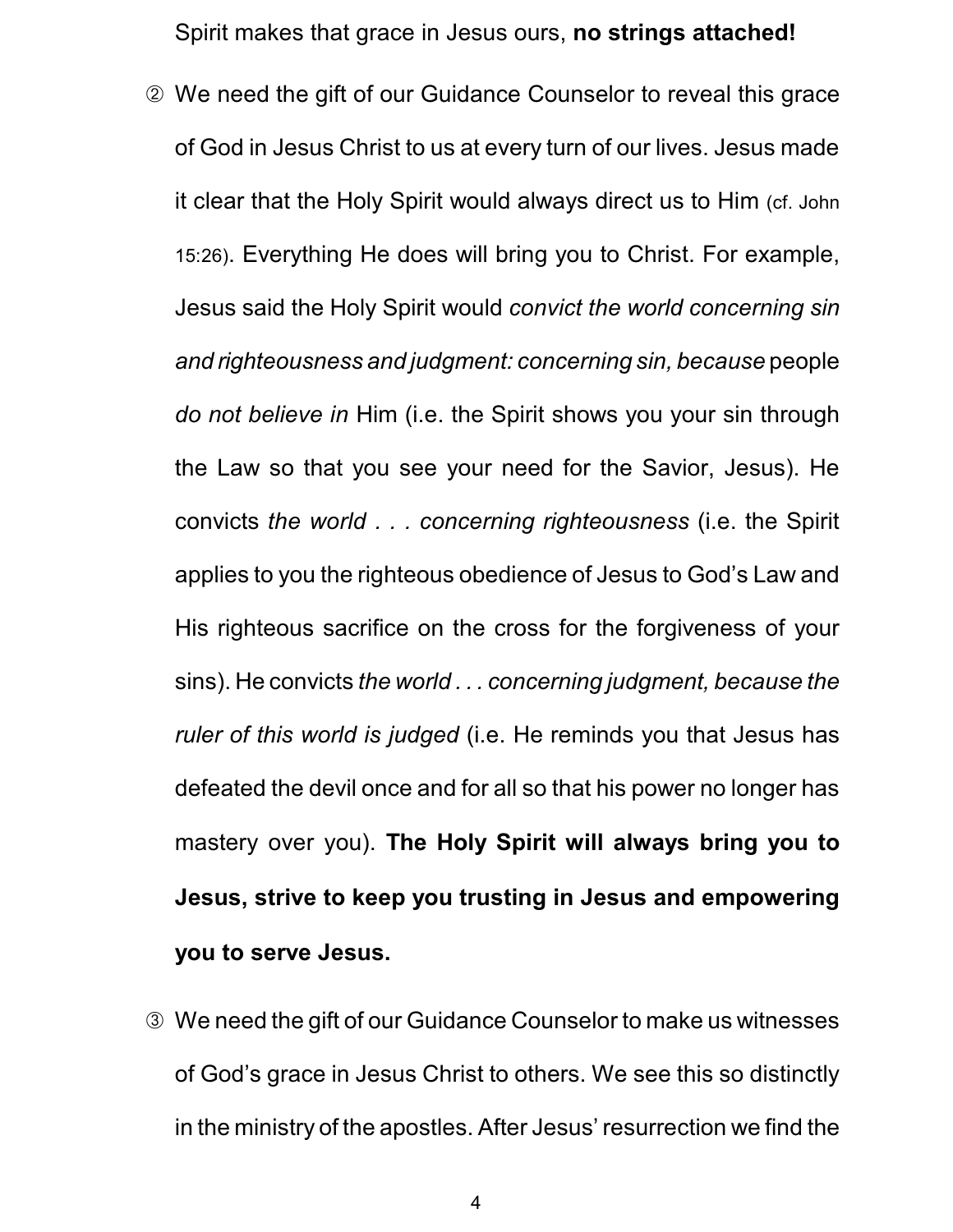apostles scared, hiding from the Jews to avoid the same death as their Teacher. Jesus had told them in Acts  $1:8 \rightarrow$  *You will receive power when the Holy Spirit has come upon you, and you will be My witnesses in Jerusalem and in all Judea and Samaria, and to the end of the earth.* After receiving the Holy Spirit on the Day of Pentecost these apostles were no longer hiding. Guided by their *Helper* they were publicly proclaiming the resurrection of the dead through faith in Jesus Christ, even amidst persecution and potential death right along with Jesus. In the midst of that persecution it is recorded that *they were all filled with the Holy Spirit and continued to speak the word of God with boldness* after being in God's Word and prayer (cf. Acts 4:31). Being a witness for Jesus Christ happens only under the empowering and direction of our Guidance Counselor.

Our Guidance Counselor guides us in this relationship with God through faith in Jesus Christ through the written Word. Notice the promise of Jesus in verse 26 of our text: *The Helper, the Holy Spirit, Whom the Father will send in My name, He will teach you all things and bring to your remembrance all that I have said to you.* As you spend time with Jesus in the Bible the Holy Spirit will bring that Word to fruition in your life as He reminds you of God's Word.

Just think of all the information and guidance the Holy Spirit gives you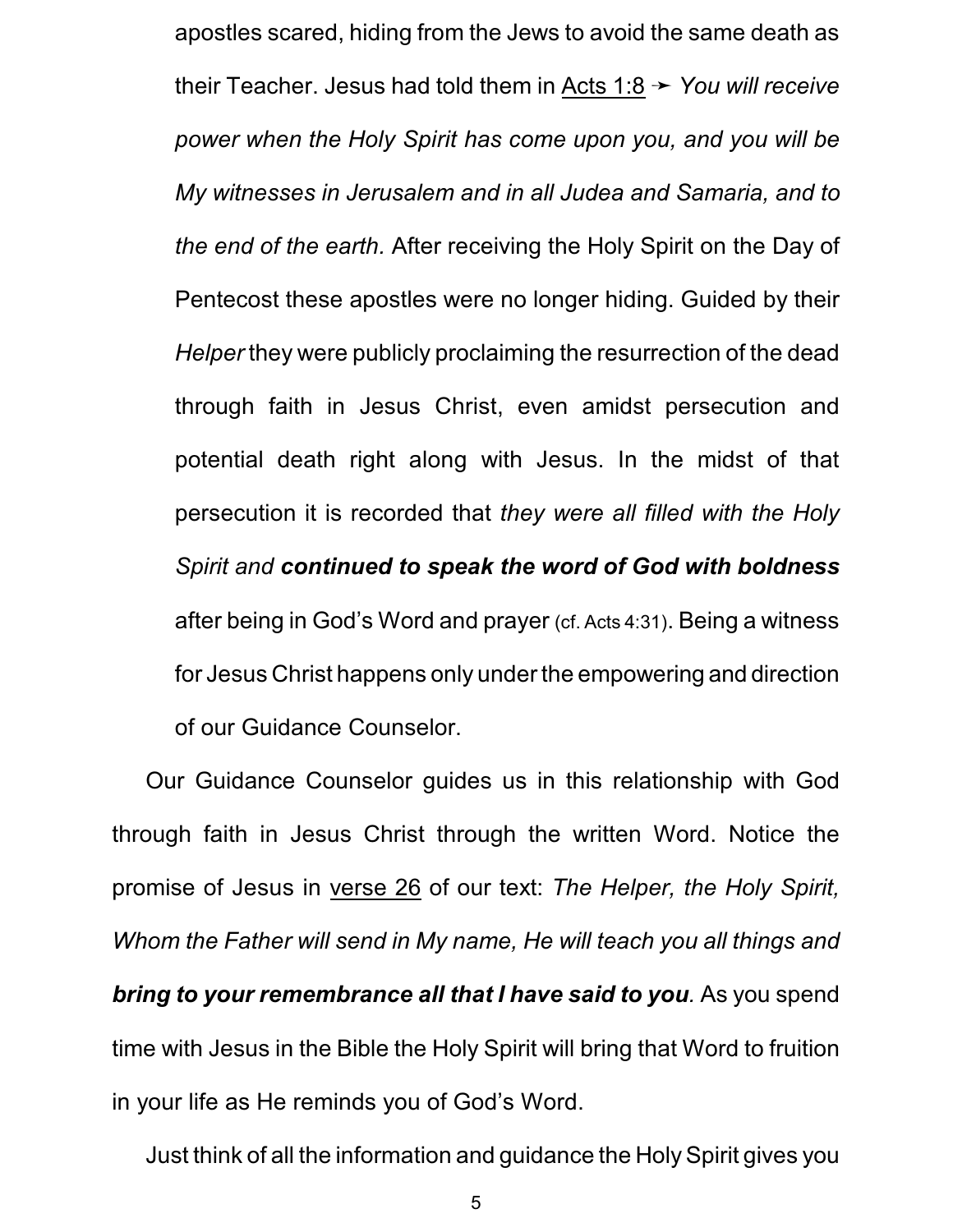in the Scriptures by His inspiration. It can be very overwhelming. Many Christians have expressed to me their love for reading God's Word as well as their frustration over the fact that they can't remember it all. Here Jesus reassures you that it is not your responsibility to remember it all. Your responsibility is simply to be faithful in letting *the Word of Christ dwell in you richly* (cf. Colossians 3:16) by encountering it so that you may *grow in the grace and knowledge of our Lord and Savior Jesus Christ* (cf. 2 Peter 3:18). The Holy Spirit will take care of the remembrance at the times needed. In fact, according to Jesus' promise in Matthew 10:19-20, He'll provide the very words to speak as you witness: *Do not be anxious how you are to speak or what you are to say, for what you are to say will be given to you in that hour. For it is not you who speak, but the Spirit of your Father speaking through you.*

Your Guidance Counselor always leads you to Christ where you experience what Jesus refers to in our text as the *peace* that only He can give (verse 27). It is a *peace with God* you have because you *have been justified by faith* in *our Lord Jesus Christ.* It is sins forgiven, burdens lifted and running to God rather than from Him. It is a peace in life, even with all its sufferings, because you have the *hope of the glory of God* in heaven as a certainty through faith in the Person & Work of Christ. Why do we have this *peace of God, which surpasses all understanding* (cf. Philippians 4:7)? *Because God's love has been poured*